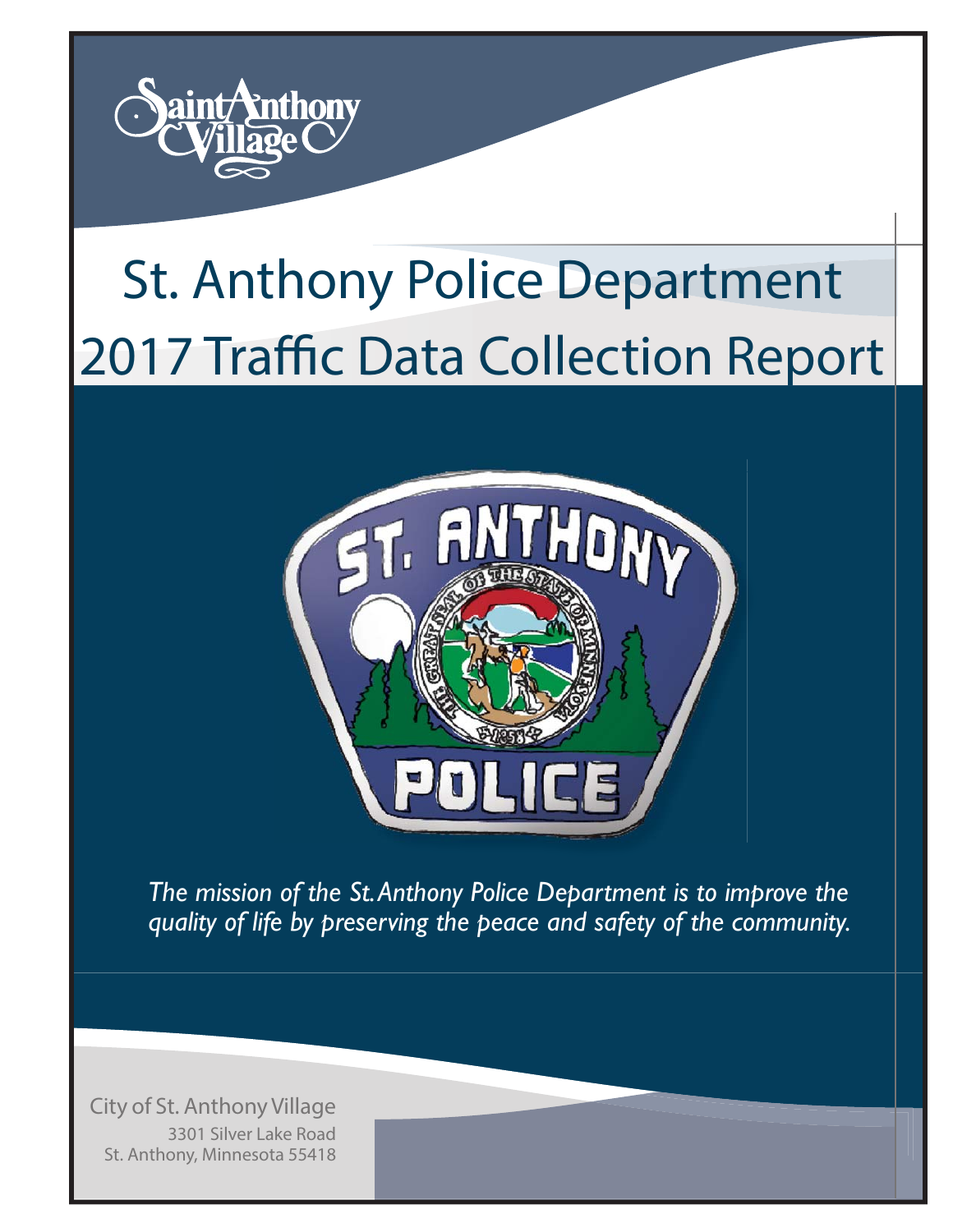# **Table of Contents**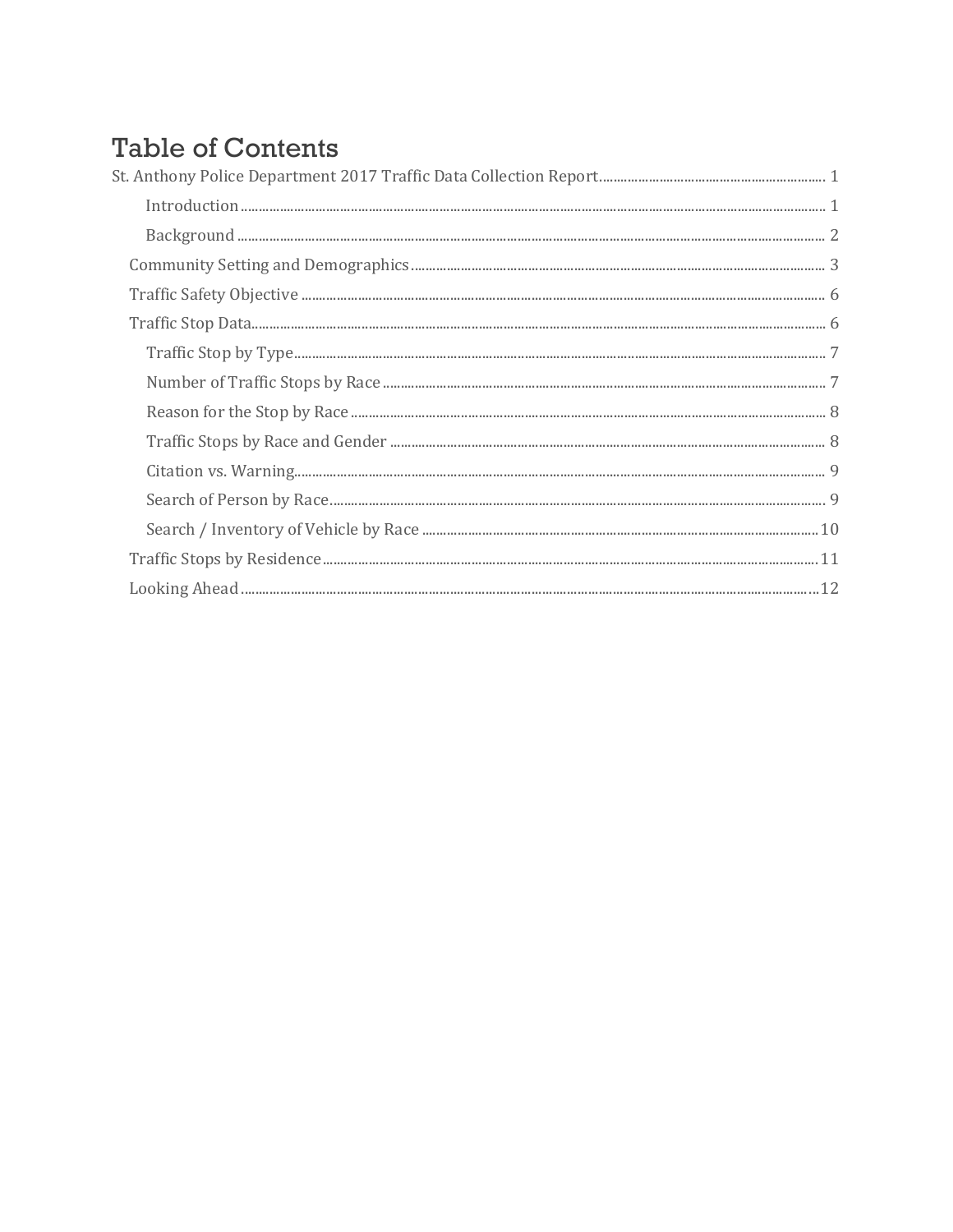## <span id="page-2-0"></span>St. Anthony Police Department 2017 Traffic Data Collection Report

## <span id="page-2-1"></span>**INTRODUCTION**

The mission of the St. Anthony Police Department is to improve the quality of life by preserving the peace and safety of the community.

To help realize our mission, the Department is committed to better serving our communities through partnerships and the use of data in the decision-making process. To that end, we recently joined with several area police departments to participate in the recent Ramsey County Traffic Stop Data Initiative to collect and disseminate data related to all police traffic stops.

Categories represented in data collection include the race and gender of each driver stopped, reasons for the stop, and reasons for issued citations, among others. A complete copy of the 2017 report of the data can be found below.

Among the key findings:

- The vast majority of motorists that were stopped by the St. Anthony Police Department in 2017 resided outside of its patrol communities.
- Of the 2,104 traffic stops in the cities of St. Anthony and Lauderdale in 2017, a majority of the stops were for moving violations, which is consistent with the traffic safety objective of the Department.
- There was relative consistency within each racial group in regard to the reason a traffic stop was initiated, the gender of the driver, and the number of stops that resulted in a person or vehicle search.

The City of St. Anthony has noted inconsistencies in the way that data is collected among jurisdictions that make some categories of direct city-to-city comparison problematic. For example, while some organizations have adopted a race category of "other" the St. Anthony Police Department requires officers to use their best judgement when indicating the race of individuals without the option of "other." With that in mind, we are evaluating our own systems and working with other organizations to better standardize the data collection process.

After completing the City's first year of this particularly vigorous data collection endeavor and system building process, we are still learning and identifying areas for growth. Going forward, the St. Anthony Police Department remains committed to monitoring the data, ongoing training of our personnel, looking for ways to improve our services in a procedurally equitable way, and better understanding of factors that might lead to demographic disparities in service delivery. We are excited for the opportunities now available through our new data collection system.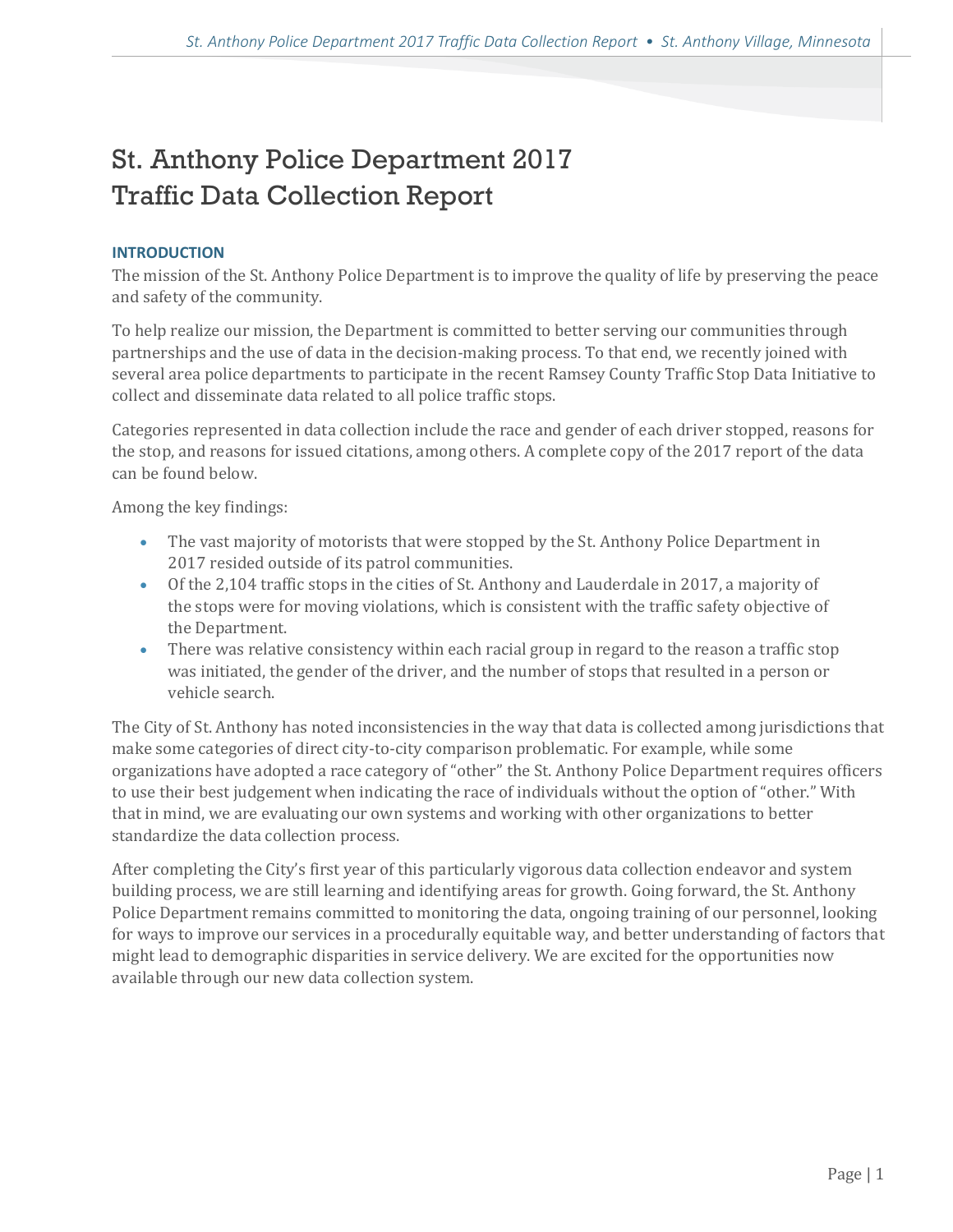## <span id="page-3-0"></span>**BACKGROUND**

The St. Anthony Police Department is committed to the principles of Procedural Justice in all aspects of service to the community. The information in this report provides for an opportunity for transparency and voice, and a pathway for more discussions surrounding the fairness of process and impartiality. The St. Anthony Police Department is committed to the accurate and transparent collection of traffic data to better inform the community and increase the ability to make data-driven decisions. As such, the department made it mandatory beginning in October of 2016 that every traffic stop be recorded via a police report regardless of the outcome or nature of the stop. Prior to this, officers were already required to complete reports on all arrests, citations, written warnings, or any other stop that resulted in any use of force or lengthy detention. This change of over a year ago, has been successfully implemented.

In addition to the aforementioned mandatory reporting requirements, in January of 2017, the St. Anthony Police Department joined all other Ramsey County police agencies in the uniform commitment to collect and disseminate specific data related to all traffic stops. The data collected is as follows:

- The perceived **race** of the driver, recorded according to the following FBI race codes:
	- W=White; B=Black; A=Asian or Pacific Islander; I=American Indian or Alaskan Native; U=Unknown

Note: The St. Anthony Police Department follows the FBI race classifications, which classifies Hispanic/Latino as an ethnic indicator, not a race. As such, Hispanic/Latino is classified as White, as it is recorded in the RMS and on Minnesota traffic citations.

- The **gender** of the driver
- Whether the **driver was searched**
- Whether the **vehicle was searched**
- The **reason** for the traffic stop, defined as the first reason an officer can articulate for stopping a vehicle and categorized as one of the following:
	- **a moving** violation (i.e. speeding, stop light or stop sign violation, etc.)
	- a **vehicle** violation (i.e. expired registration, defective equipment, etc.)
	- an **investigative** stop (i.e., unlicensed vehicle owner, warrant hit, missing person notification, stolen vehicle hit, an attempt to locate hit, involved in articulable suspicious activity. etc.)
	- a **911** call or citizen report

The common entry point for this data collection was the Ramsey County Emergency Communications Center (RCECC). Having this data collected by the 911 dispatch center was chosen due to the fact that all agencies utilized their services and officers could simply provide the required traffic stop data to the dispatch center upon completing a stop. Due to the fact that the St. Anthony Police Department provides policing services in both Ramsey and Hennepin Counties, and therefore utilizes the services of the Hennepin County Emergency Communications Center in addition to the RCECC, a method for collecting all of the St. Anthony Police Department traffic stop data across both counties was necessary. Due to the inability of the department's Records Management System (RMS) to effectively extract the data in a format consistent with the other Ramsey County agencies, the department sought the assistance of personnel contracted through the Department of Justice (DOJ) to identify a software program that allowed the department to query the data appropriately. While this effort was time consuming and labor intensive, the work accomplished promised to serve the department's data collection needs into the foreseeable future.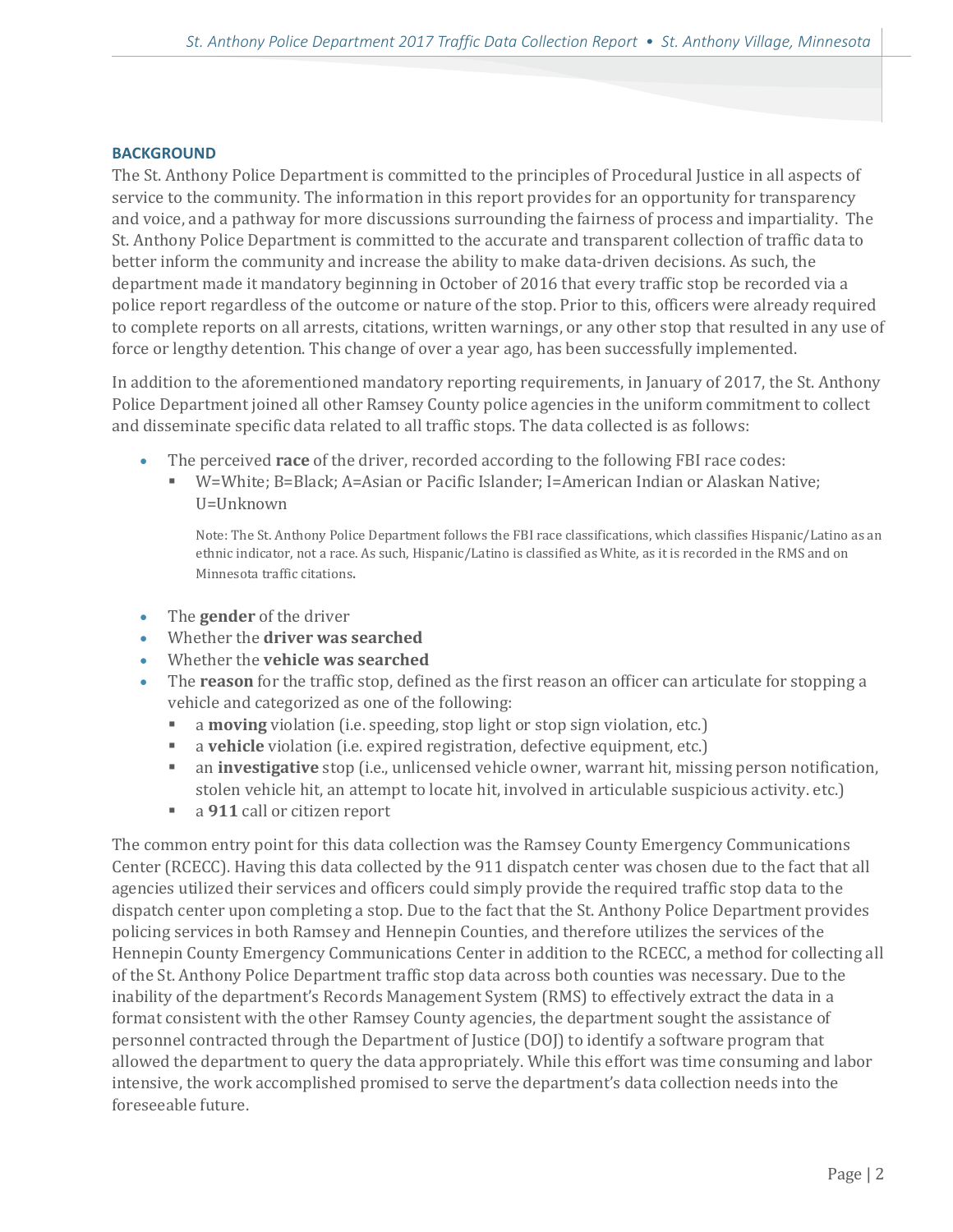## <span id="page-4-0"></span>**COMMUNITY SETTING AND DEMOGRAPHICS**

The St. Anthony Police Department provides policing services in the communities of St. Anthony Village and Lauderdale. These communities are smaller in size, as compared to their neighboring communities, and are first ring suburbs of either Minneapolis, St. Paul, or both. The public school system in St. Anthony is serviced by the St. Anthony-New Brighton School District (ISD #282), while the City of Lauderdale is within the district boundaries of the Roseville Area School District (ISD #623). The following is information specific to each of these communities:

#### **CITY OF ST. ANTHONY VILLAGE**

The City of St. Anthony Village is 2.35 square miles and borders Minneapolis, Roseville, Columbia Heights, and New Brighton. For comparative purposes, the cities of Minneapolis and Roseville are 58.42 and 13.84 square miles, respectively. According to the U.S. Census Bureau's 2016 estimation, St. Anthony Village is populated by 8,790 persons with the following demographic breakdown: 6.4% Black, 5.4% Asian/Pacific Islander,  $1.1\%$  $1.1\%$  Native American/Alaskan Native,  $4.4\%$  Other/two or more races, and  $82.7\%$  White. $^1$  The demographic data for students enrolled in the St. Anthony-New Brighton School district in 2018 was reported as follows: 8.2% Hispanic/Latino, 9.1% Black, 0.6% American Indian/Alaska Native, 8.1% Asian, 0.2% Native Hawaiian/Pacific Islander, 6.9% two or more races, and 66.9% White. [2](#page-4-2) It should be noted that the FBI race codes and the race codes used by the Minnesota Department of Education are not consistent.

## **CITY OF LAUDERDALE**

As a first ring suburb of both Minneapolis and St. Paul, along with a shared border with the cities of Roseville to the north and Falcon Heights to the east, the City of Lauderdale is 0.42 square miles. It also borders the St. Paul campus of the University of Minnesota (U of M) and is home to a number of U of M students. Passing through the city is a heavily traveled thoroughfare, State Highway 280, which connects the cities of Minneapolis and St. Paul with the northern suburbs. The U.S. Census Bureau's 2016 population estimation for the City of Lauderdale was 2,472 with the following demographic breakdown: 11.4% Black, 18.5% Asian/Pacific Islander, 1.5% Native American/Alaskan Native, 1.9% Other/two or more races, and 66.6% White.<sup>[3](#page-4-3)</sup> Students enrolled in the Roseville Area School district in 2018 were reported as follows: 13.5% Hispanic/Latino, 16.0% Black, 0.4% American Indian/Alaska Native, 20.1% Asian, 0% Native Hawaiian/Pacific Islander, 6.3% two or more races, and 43.7% White. [4](#page-4-4)

The Cities of St. Anthony Village and Lauderdale are significantly smaller in physical size as compared to their surrounding communities, as illustrated in Figures 1 and 2. As revealed by an analysis of traffic stop data, a noteworthy number of motorist stopped by St. Anthony police officers did not reside in either of their communities. As such, an important contribution to this data analysis is a consideration of the demographic composition of the following neighboring communities (see Figure 3):

<span id="page-4-1"></span> <sup>1</sup> https://factfinder.census.gov

<span id="page-4-2"></span><sup>2</sup> http://rc.education.state.mn.us

<span id="page-4-3"></span><sup>3</sup> https://factfinder.census.gov

<span id="page-4-4"></span><sup>4</sup> http://rc.education.state.mn.us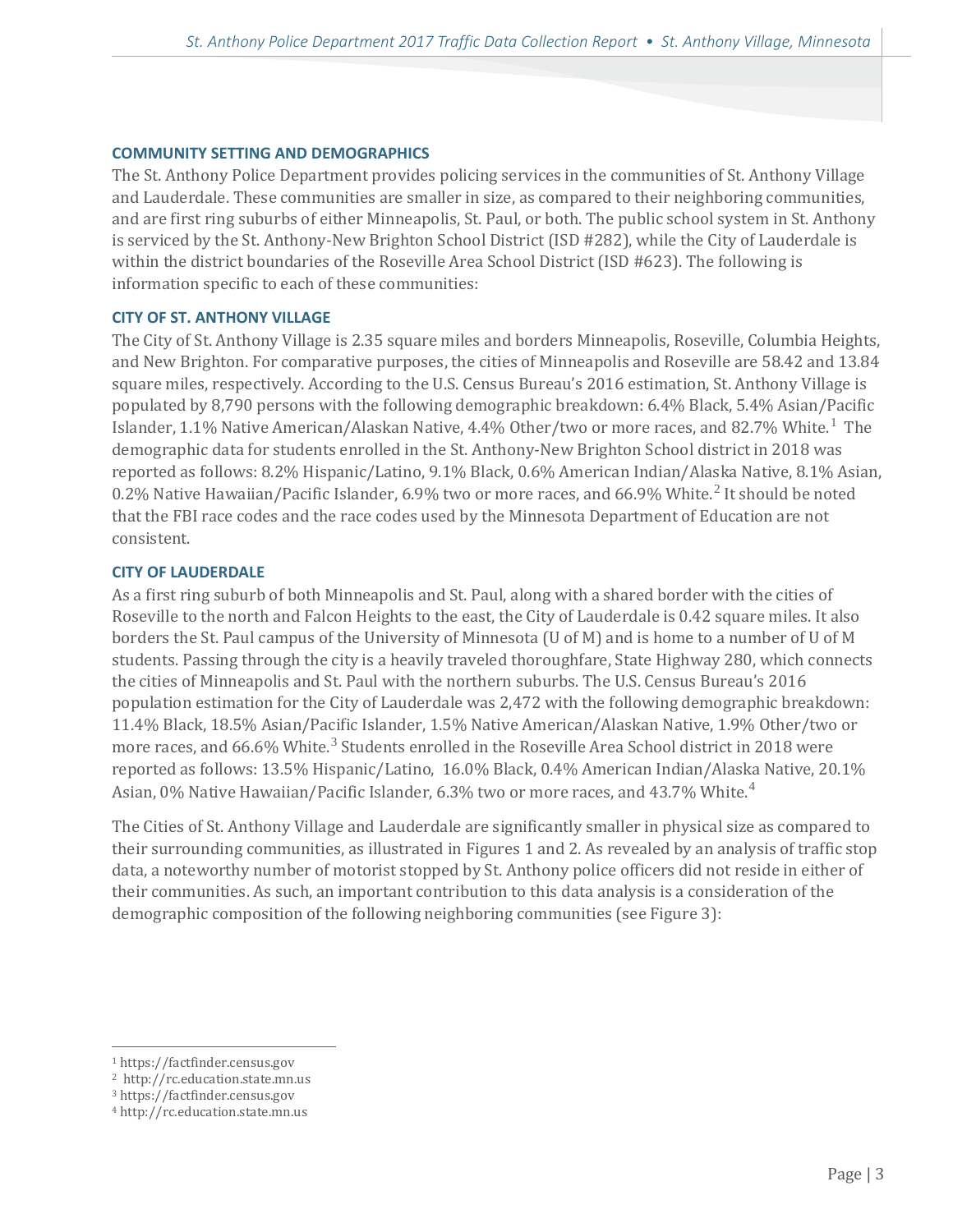## **CITY OF MINNEAPOLIS**

Minneapolis is 58.42 square miles. According to the U.S. Census Bureau's 2016 estimation, the population is 404,670 with the following demographic breakdown: 18.8% Black, 5.9% Asian/Pacific Islander, 1.2% Native American/Alaskan Native, 9.3% Other/two or more races, and 64.8% White.<sup>[5](#page-5-0)</sup>

## **CITY OF ST. PAUL**

St. Paul is 56.18 square miles. According to the U.S. Census Bureau's 2016 estimation, the population is 297,160 with the following demographic breakdown: 15.7% Black, 17.3% Asian/Pacific Islander, 0.8% Native American/Alaskan Native, 7.5% Other/two or more races, and 58.[6](#page-5-1)% White.<sup>6</sup>

## **CITY OF COLUMBIA HEIGHTS**

Columbia Heights is 3.521 square miles. According to the U.S. Census Bureau's 2016 estimation, the population is 19,689 with the following demographic breakdown: 18.1% Black, 5.8% Asian/Pacific Islander, 2.0% Native American/Alaskan Native, 10.2% Other/two or more races, and 63.9% White.[7](#page-5-2)

## **CITY OF ROSEVILLE**

Roseville is 13.84 square miles. According to the U.S. Census Bureau's 2016 estimation, the population is 35,254 with the following demographic breakdown: 7.4% Black, 9.3% Asian/Pacific Islander, 0.8% Native American/Alaskan Native, 4.3% Other/two or more races, and 78.2% White.**[8](#page-5-3)**

## **CITY OF NEW BRIGHTON**

New Brighton is 7.062 square miles. According to the U.S. Census Bureau's 2016 estimation, the population is 22,233 with the following demographic breakdown: 8.7% Black, 5.8% Asian/Pacific Islander, 0.3% Native American/Alaskan Native, 5.6% Other/two or more races, and 7[9](#page-5-4).6% as White.<sup>9</sup>

## **CITY OF FALCON HEIGHTS**

Falcon Heights is 2.239 square miles. According to the U.S. Census Bureau's 2016 estimation, the population is 5,534 with the following demographic breakdown: 6.7% Black, 15.0% Asian/Pacific Islander, 0.0% Native American/Alaskan Native, 3.8% Other/two or more races, and 74.4% as White.[10](#page-5-5)



<span id="page-5-5"></span><span id="page-5-4"></span><span id="page-5-3"></span><span id="page-5-2"></span><span id="page-5-1"></span><span id="page-5-0"></span>

## **Share of Square Miles**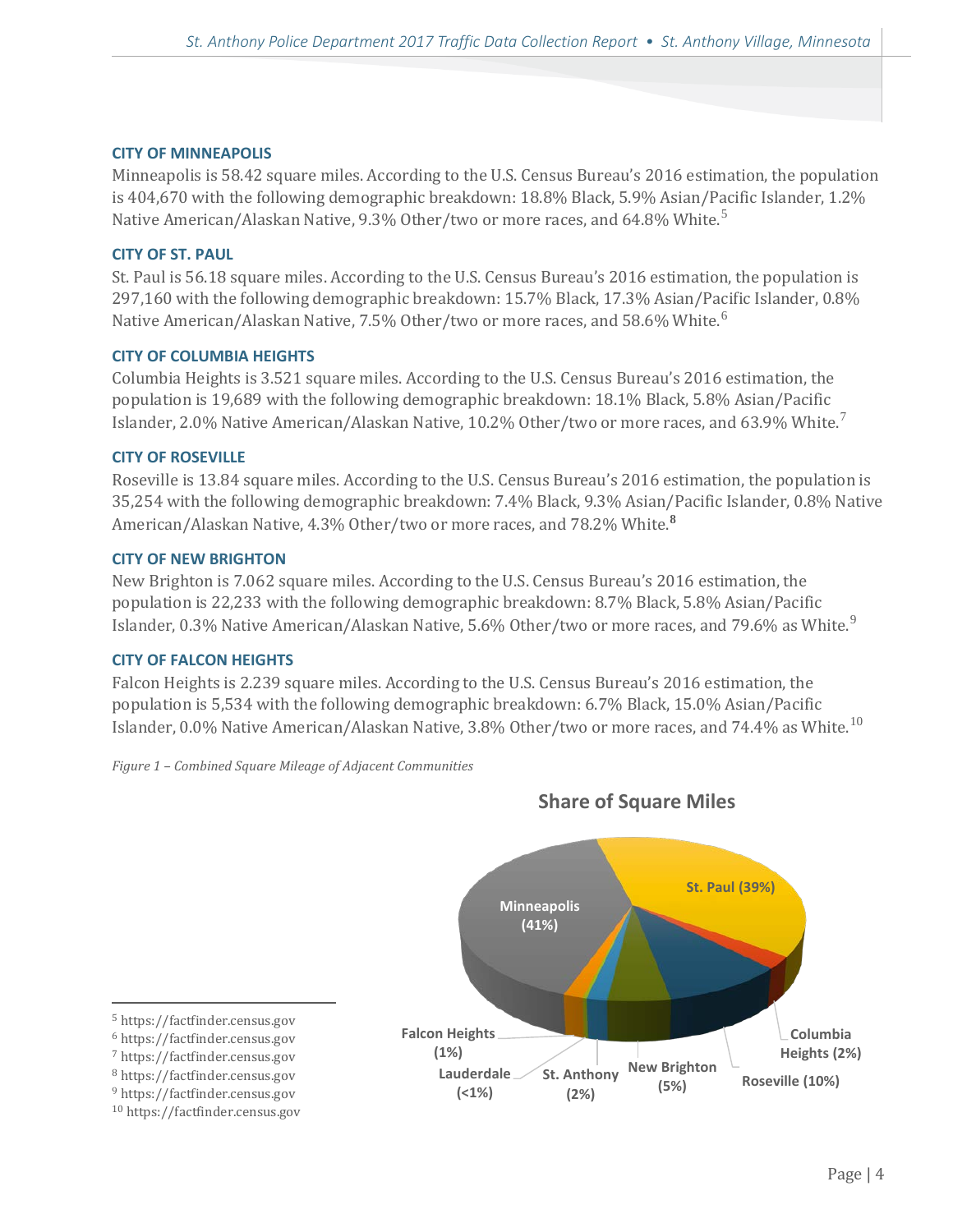*Figure 2 – Combined Population of Adjacent Communities*



**Share of Population**

*Figure 3 - Combined Demographics of Adjacent Communities*



**Demographics**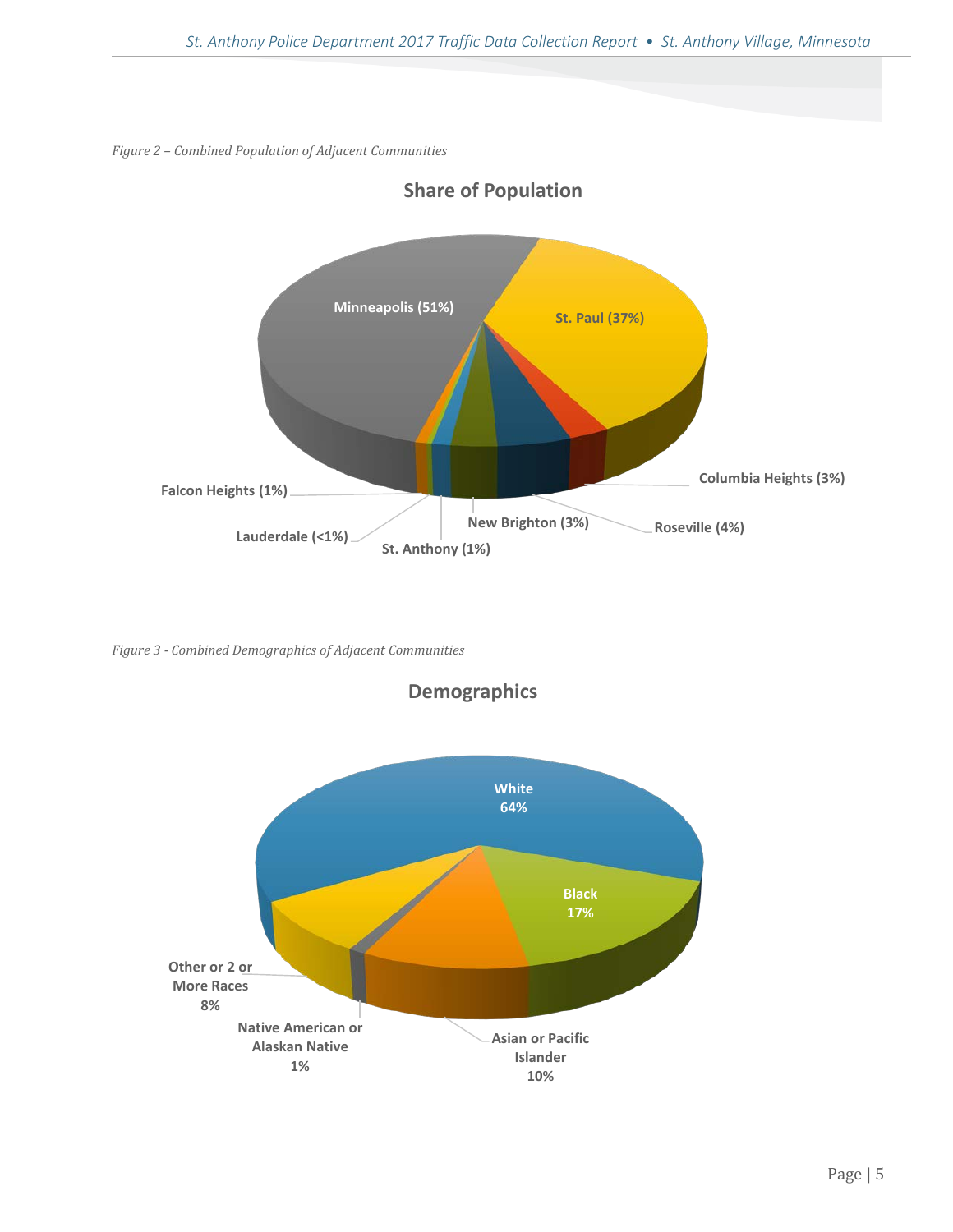## <span id="page-7-0"></span>**TRAFFIC SAFETY OBJECTIVE**

Speeding, distracted driving, impaired driving, and failing to wear a seatbelt have been top contributors of fatalities on Minnesota roadways.**[11](#page-7-2)** With a traffic safety focus, it is a primary objective of the St. Anthony Police Department to reduce vehicle crashes and unsafe driving behaviors through education and enforcement of traffic laws, keeping in mind the behaviors most likely to lead to injuries and death. This work supports the vision of the St. Anthony Police Department and the City of St. Anthony Village of creating a safe and secure community.

For several years, the St. Anthony Police Department has worked with other Ramsey County agencies as part of the Toward Zero Death (TZD) program, which seeks to reduce vehicle crashes by a concerted effort focused on speeding, distracted driving, impaired driving, and seatbelt use. The TZD program identifies several major focus areas and directs efforts to solve traffic related problems through education, coordination of emergency medical and trauma services, enforcement of traffic laws, engineering, and legislation.**[12](#page-7-3)** This proactive attention to dangerous driving conduct is also consistent with the concerns of the community, as reflected by the numerous traffic and driving related complaints that the department fields through elected officials, city staff, and via citizen complaints on a regular basis.

The collection of traffic data not only provides transparency with the community, but also assists the police department in making data-driven decisions for directed patrol activities. Traffic stop data, traffic complaints, and accident data all serve to provide for better resource allocation on the roadways. It also provides the department with particulars with which to summons the attention of other necessary entities to solve traffic-related problem areas. These may include deficiencies in roadway design, signage, landscape, etc. The data collection effort also serves to evaluate the department's directed patrol efforts and quickly modify efforts if positive results are not being realized.

## <span id="page-7-1"></span>**TRAFFIC STOP DATA**

The objective of the St. Anthony Police Department's traffic safety efforts is on reducing traffic crashes, and the injuries and fatalities that result. While focusing on the top four contributing factors to traffic fatalities (speed, distracted driving, impaired driving, seatbelt), officers also come across other safety related and non-safety related violations that they use discretion to address. These include, but are not limited to, stop light and stop sign violations, defective safety equipment, expired registration, loud and/or defective emissions equipment, impaired driving, possession of illegal substances, driving without a valid license, and operating an uninsured motor vehicle. Some of these violations leave an officer with very little, or no, discretion to decide between an arrest, citation, verbal warning, a person search, and/or impounding a vehicle –due to the concern for the motoring public.

The data in this section is based on information that was inputted into the Records Management System (RMS) by St. Anthony police officers and later retrieved from the RMS.

<span id="page-7-2"></span> <sup>11</sup> https://dps.mn.gov/divisions/ots/reports-statistics/Documents/2015-crash-facts.pdf

<span id="page-7-3"></span><sup>12</sup> http://www.minnesotatzd.org/whatistzd/foures/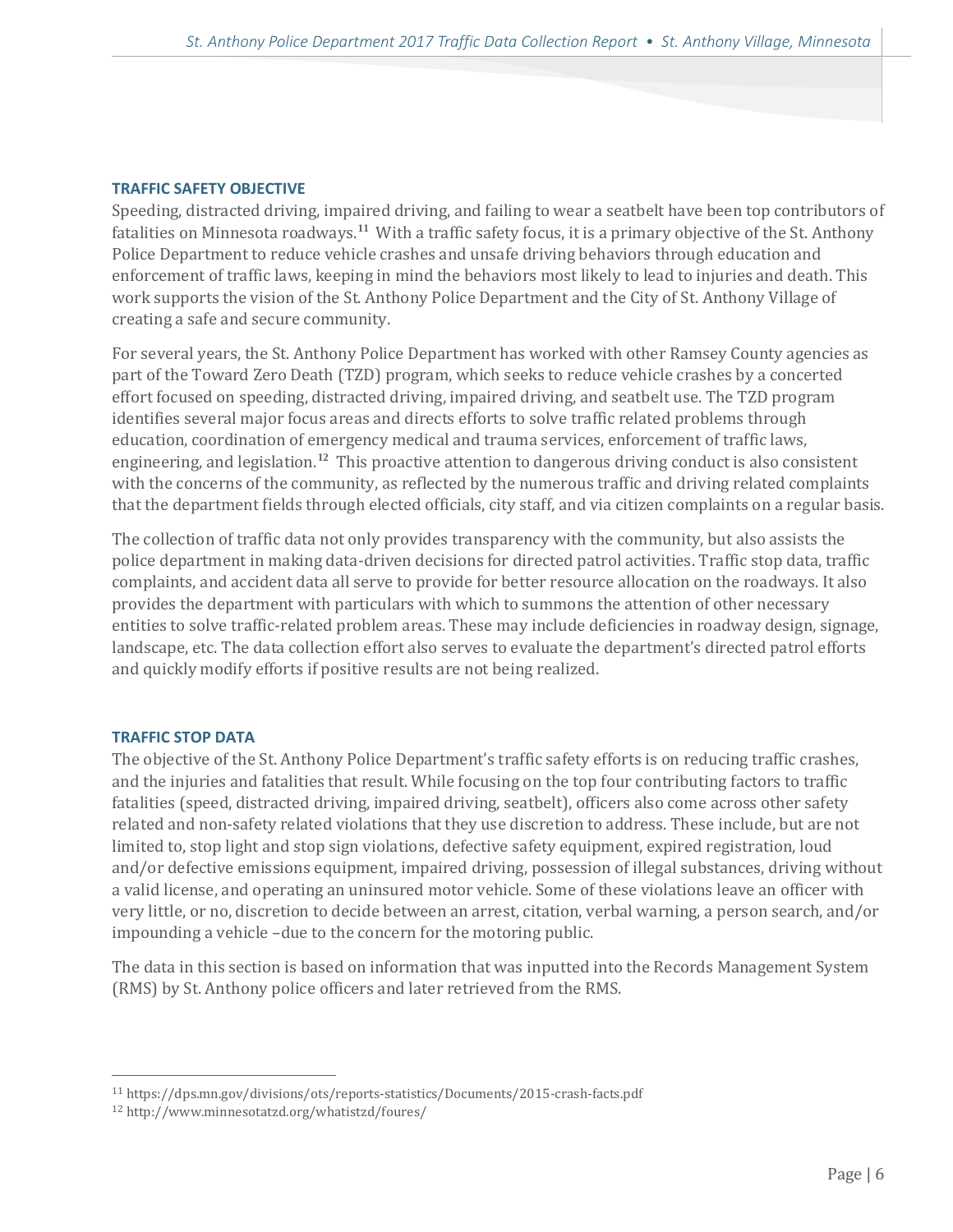## <span id="page-8-0"></span>**TRAFFIC STOP BY TYPE**

In 2017, the St. Anthony Police Department conducted 2,104 traffic stops in the cities of St. Anthony and Lauderdale for an initial reason of either a moving violation, a violation involving the vehicle, an investigative purpose, or in response to a call for service/911 call. As shown in Figure 4, the majority of the traffic stops were for a moving violation, which is consistent with the traffic safety objective of the St. Anthony Police Department.

*Figure 4 – Traffic Stop by Type*



## <span id="page-8-1"></span>**NUMBER OF TRAFFIC STOPS BY RACE**

During each of the 2104 traffic stops, the police officer recorded the perceived race of the driver, this data is presented in Figure 5. These were either White, Black, Asian/Pacific Islander, Native American/Alaskan Native or Unknown. The observed patterns in the data are similar to the patterns of neighboring police agencies that have made their data publicly available. Nevertheless, the St. Anthony Police Department is committed to better understanding the data, along with the factors leading to demographic disparities.



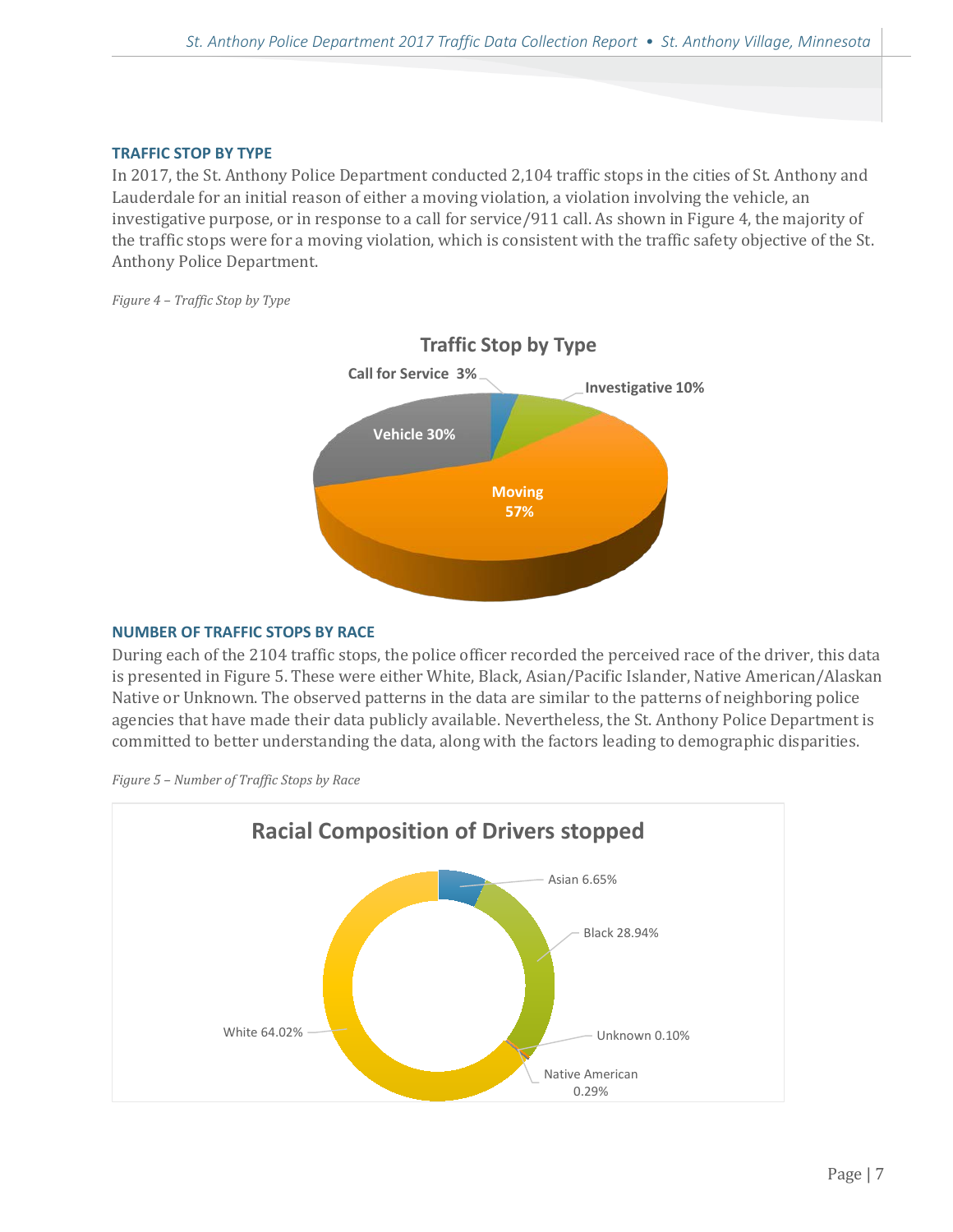## <span id="page-9-0"></span>**REASON FOR THE STOP BY RACE**

On all traffic stops, officers indicated the race of the driver and the reason for the stop. The reason for the stop was fairly consistent across each racial group, these results are presented in Figure 6.





*Note: Native American/Alaskan Native drivers in 2017 totaled only 9. As such, the sample size was too minimal for an accurate comparison to the other demographics.*

## <span id="page-9-1"></span>**TRAFFIC STOPS BY RACE AND GENDER**

In addition, officers indicated the gender of the driver in each traffic stop, these results are presented in Figure 7. While males were stopped by police more often, the percentage of those stopped was relatively consistent across each racial group.





**Driver Gender by Race**

*Note: Native American/Alaskan Native drivers in 2017 totaled only 9. As such, the sample size was too minimal for an accurate comparison to the other demographics.*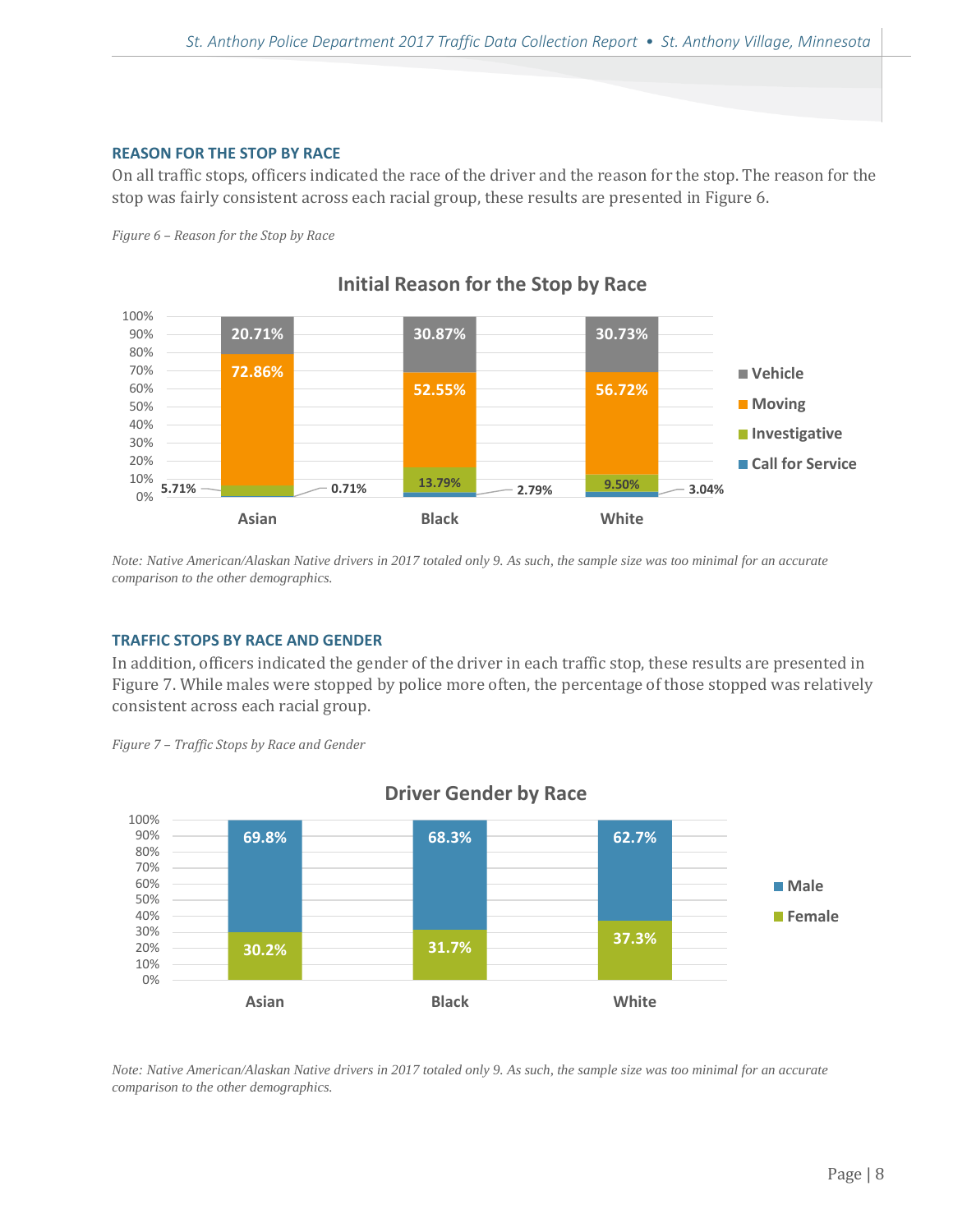## <span id="page-10-0"></span>**CITATION VS. WARNING**

The total number of traffic stops can be further divided between citations and warnings. In 2017, 46% of traffic stops concluded with a citation, with the other 54% of drivers being given a warning. Figure 8 shows this data broken down by race. In some instances, officers have greater discretion to issue a warning (i.e. speeding, stop light, expired registration), but little to none in others (i.e. driving without a license, uninsured motor vehicle). The data suggest that while the likelihood of a driver being issued a citation were relatively consistent, there is a marginal difference between the percentages of Black and White drivers who were issued a citation versus a warning. The main source of this disparity for Black drivers was found to exist in vehicles originally stopped for a vehicle violation in which the officer learned during the course of the interaction with the driver that he/she did not have a valid driver's license – a misdemeanor offense. In such cases, officers have very little discretion in issuing a warning.



*Figure 8 – Citation vs. Warning*

**Disposition of Stop by Race**

*Note: Native American/Alaskan Native drivers in 2017 totaled only 9. As such, the sample size was too minimal for an accurate comparison to the other demographics.*

## <span id="page-10-1"></span>**SEARCH OF PERSON BY RACE**

Officers indicated if a traffic stop resulted in the search of a person occupying the vehicle. A search could be due to reasonable suspicion that contraband was inside the vehicle, incident to a custodial arrest (as required by department policy), or other reason articulated in a police report and within the scope of the traffic stop and in conformance with state law and case law. The information in Figure 9 illustrates that the vast majority of traffic stops did not result in a person search.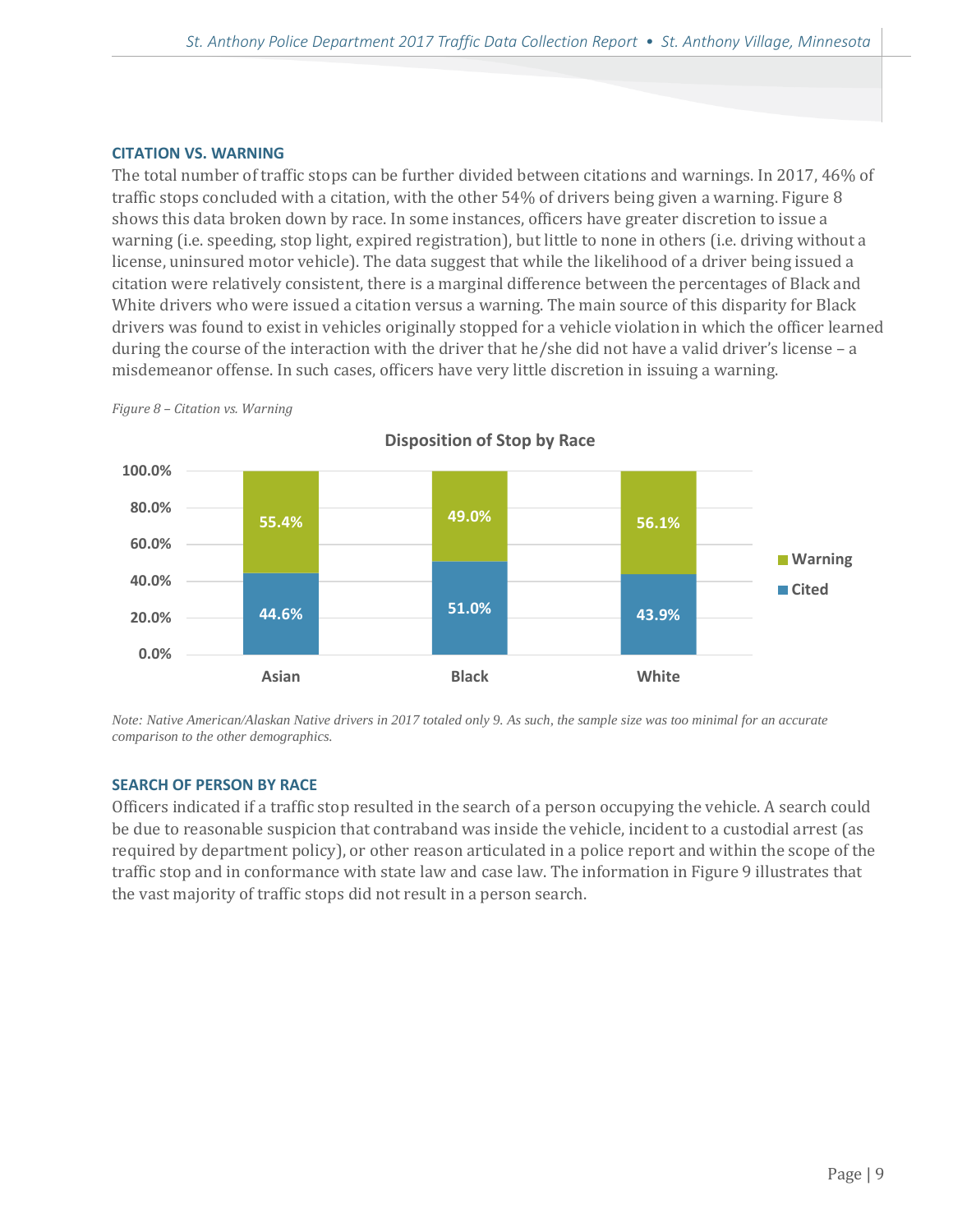*Figure 9 – Stops that Resulted in a Person Search by Race*



**Stops that Resulted in a Person Search by Race**

*Note: Native American/Alaskan Native drivers in 2017 totaled only 9. As such, the sample size was too minimal for an accurate comparison to the other demographics.*

## <span id="page-11-0"></span>**SEARCH / INVENTORY OF VEHICLE BY RACE**

Officers indicated if a traffic stop resulted in the search of a vehicle. A vehicle search could be due to reasonable suspicion that contraband was inside the vehicle, incident to a custodial arrest, or an inventory prior to a vehicle impound (as required by department policy). The information in Figure 10 illustrates that the vast majority of traffic stops did not result in a vehicle search or inventory and the demographic disparities were insignificant.

*Figure 10 – Stops that Resulted in a Vehicle Search or Inventory by Race*



## **Stops that Resulted in a Vehicle Search or Inventory by Race**

*Note: Native American/Alaskan Native drivers in 2017 totaled only 9. As such, the sample size was too minimal for an accurate comparison to the other demographics.*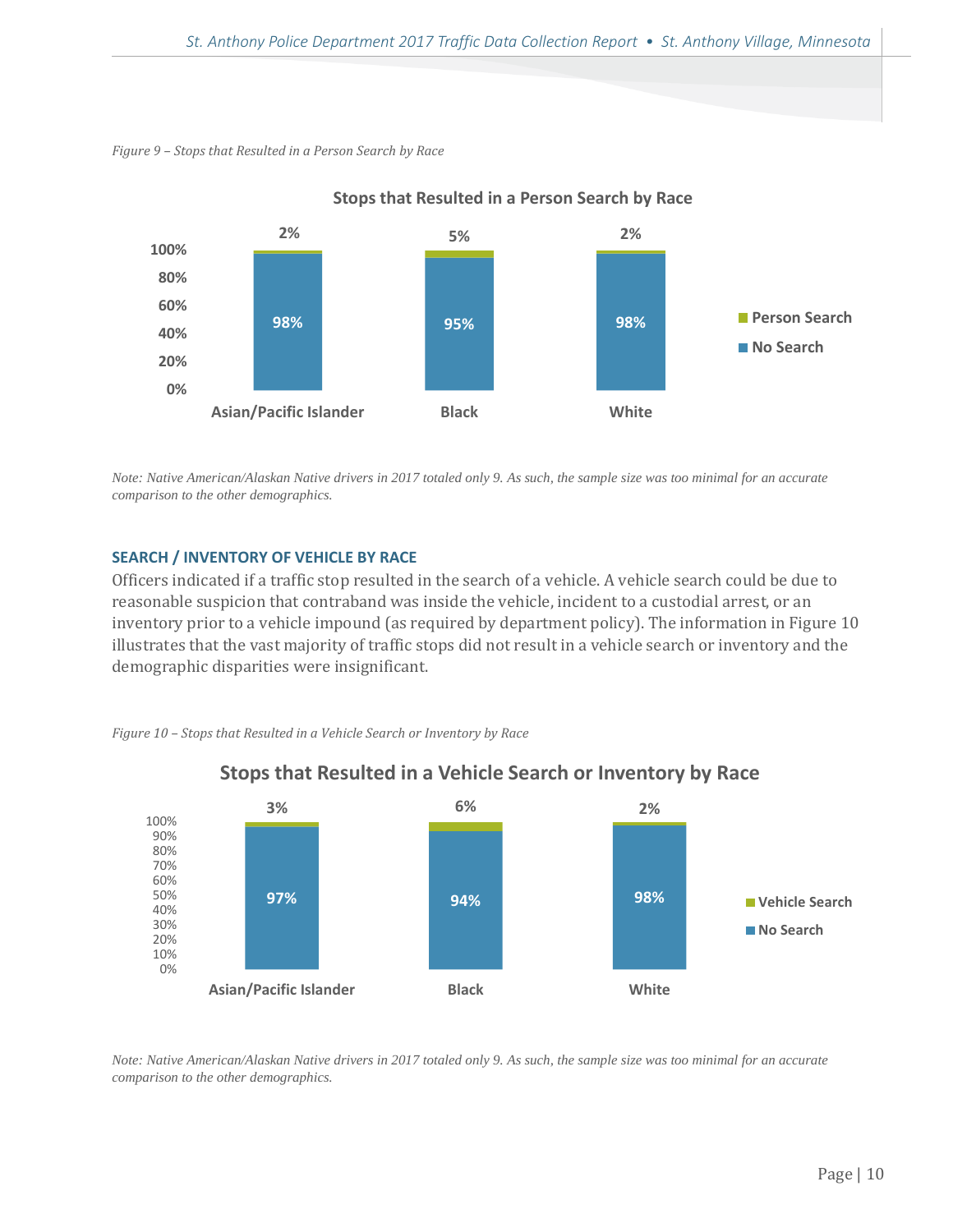## <span id="page-12-0"></span>**TRAFFIC STOPS BY RESIDENCE**

The residency of the driver of each vehicle stopped, in addition to any occupants of that vehicle who were issued a citation or warning, were analyzed. The cities of St. Anthony and Lauderdale, along with cities that were within close proximity to these communities, were analyzed individually. Please see Figure 11. The data revealed that the vast majority of motorists that were stopped by the St. Anthony Police Department in 2017 resided outside of their patrol communities, as illustrated in Figure 12.





**Traffic Stops by Residency**